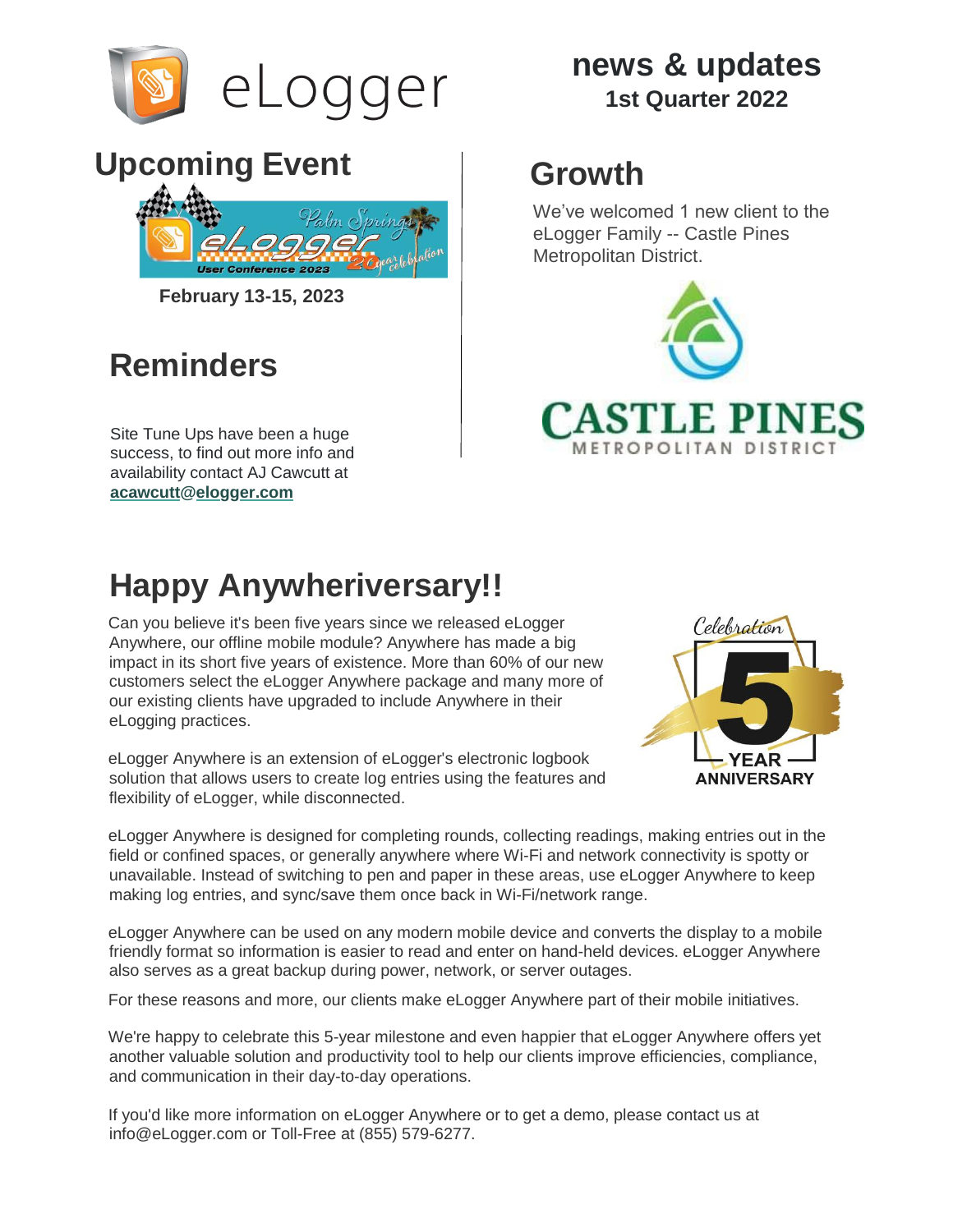#### **Gratitude**





We have all talked about, read about and watched the changes that have taken place over the last couple of years; locally, nationally and across the globe. The one constant we all have is the people that touch our lives on a daily basis. Throughout the pandemic and other events, I am grateful for the people in my life - my family, my friends, my coworkers and our eLogger clients. I have had the joy over the last few months to do some traveling and was able to spend time with some amazing people.

Early 2022 brought a great work trip to New York. I was able to meet and work with an eLogger client and meet some of the people I have talked to many times over the phone, but have never met in person. In February, I was able to bring my family, along with my parents and my mother-in-law to California. Spending time with them was amazing and it was the first time my parents had been to that area of the country. My next adventure was with my wife, my three boys, my daughterin-law, and some amazing friends in sunny Florida. It was the first time my oldest son had been swimming in the ocean. As spring approaches, I will be travelling to Arizona. I will have a chance to work with another client there, along with spending some time with a coworker. Working remotely has made this trip even more important since, as coworkers, we do not see one another very often.

Amongst everything that has been going on, I have learned to not take things for granted especially the opportunity to travel and make these connections!

*Kevin Haley, Training Manager*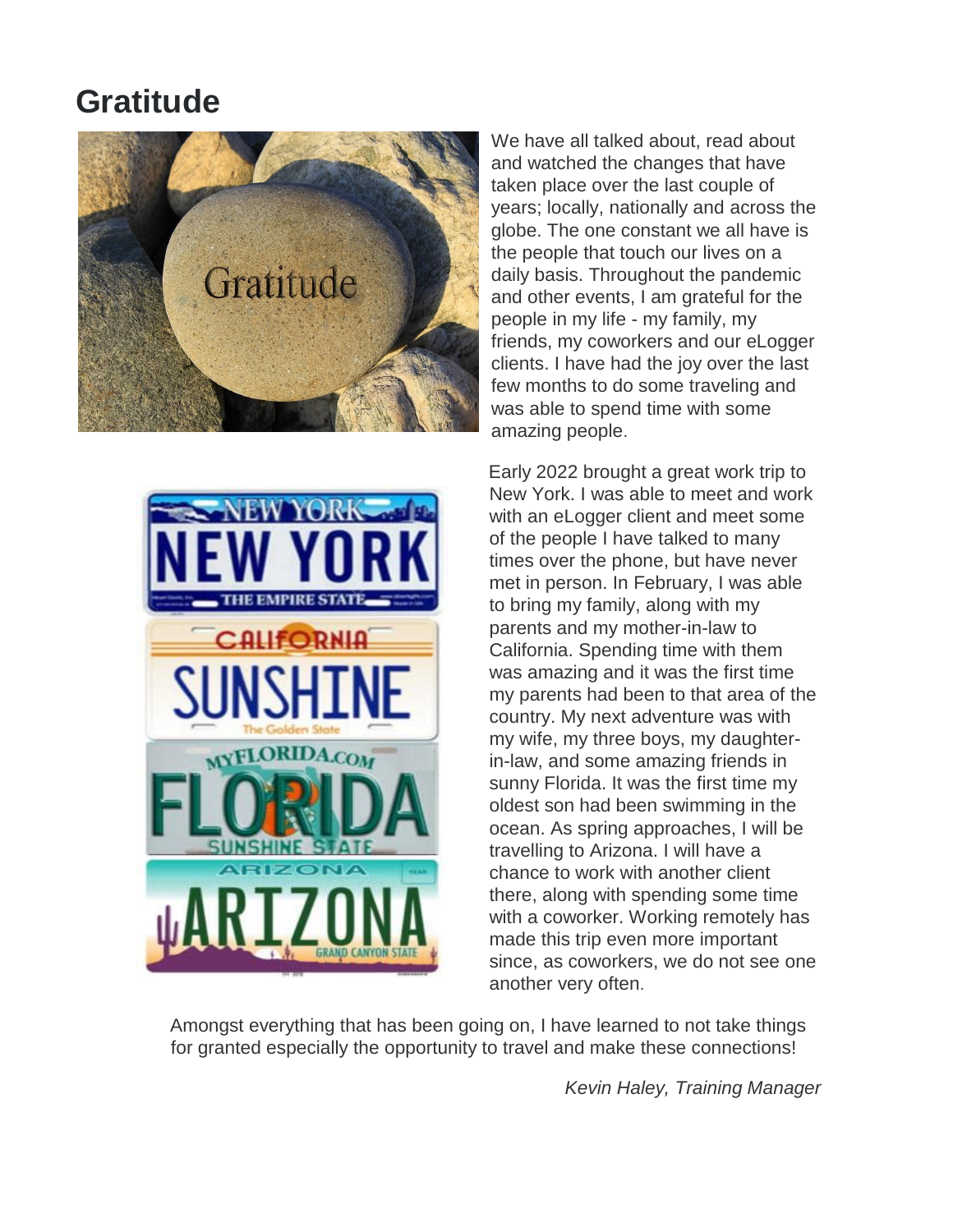### **eLogger Team News**



January - Jake Bowman February - BJ Lingren March - Andrew Kortuem, Neal Patel



January – Kevin Haley (2015) March – Jake Bowman (2009)

#### **eLogger Welcomes 2 Senior Developers**

eLogger is pleased to announce two additions to our development team! **[https://www.elogger.com/news/](https://r20.rs6.net/tn.jsp?f=001Uecb9KEfONGdrcgAC0Kj0uU8o-CxtK2syVw42qE9Jx9XdTBcAQMbopDU3tQ_lukkiVA_W_QBmQeRWf0WgK8SjZHvF-wK422esWMAGxmNbL5SljE0JT5lbo2aw78ez3TWFOfFV6EiFy0vr1gpQNx-ENdpIOzuwvyX&c=YW20IujwxfoeWZd_GB8BHGd99duMtK98joko3xBnEhIr0DCD75rDYg==&ch=vDM_Hb0lJcgmSSurdBnXY_77qubMYaQ9NtqvhGQnyeevDzKM5MrCnQ==)**



Nishant has a Master's Degree from Illinois Institute of Tech in Computer Science, along with a Master's in Data Analytics & Visualization from Pratt Institute. He brings to the table over ten years of experience focused in IT, web application development, database designing and management. We're excited to be adding such talent and look forward his efforts towards modernizing and scaling our flagship software platform, driving the technology behind our next level of growth.



Neal has his Master's Degree in Computer Science from California State University and is joining us with over fifteen years of experience in software development. We're excited to be adding such talent and look forward his efforts towards modernizing and scaling our flagship software platform, driving the technology behind our next level of growth.